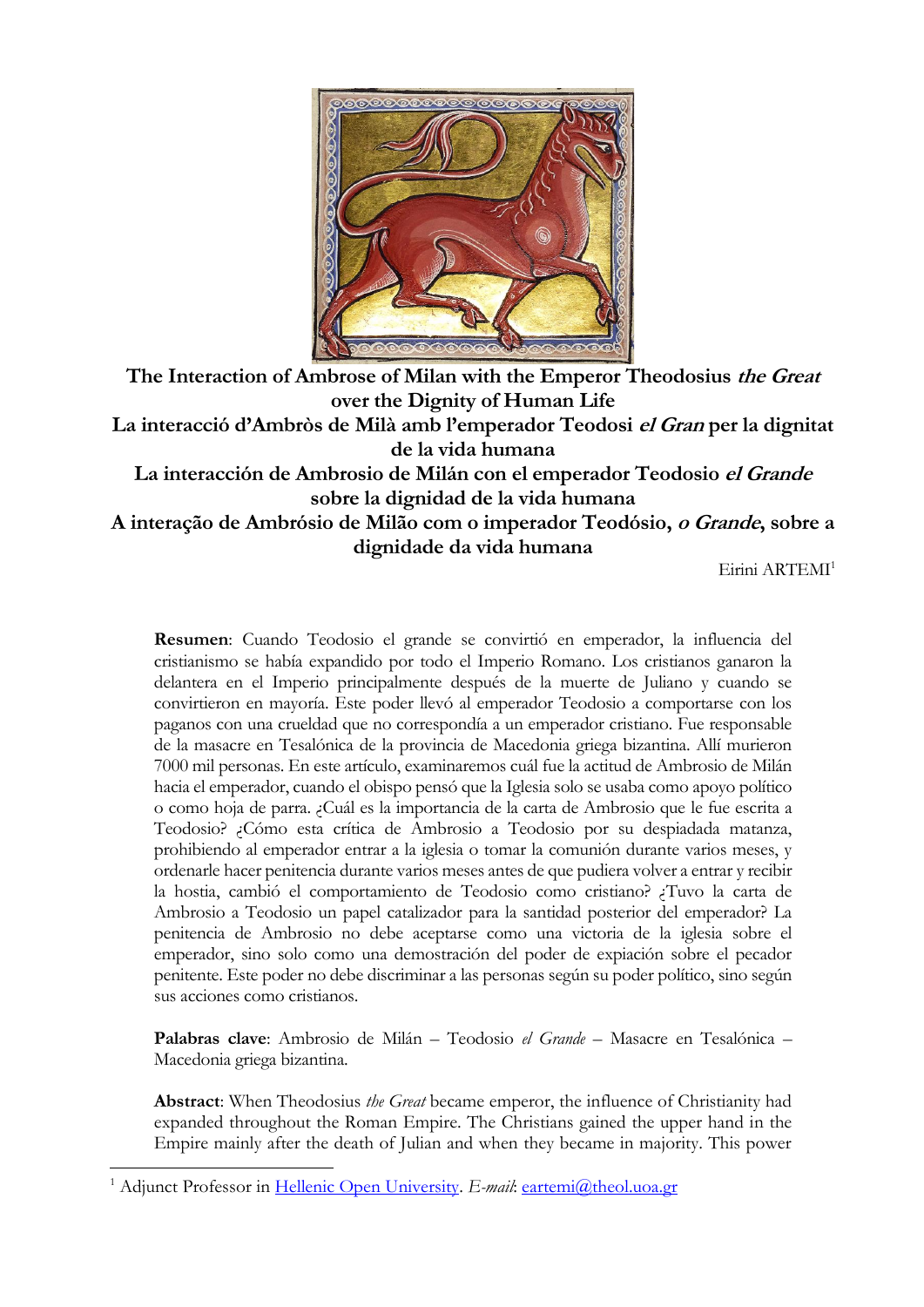

Jan-Jun 2022 ISSN 1676-5818

led the emperor Theodosius to behave to pagans with cruelty that didn't match to a Christian emperor. He was responsible for the massacre in Thessalonica of the province of byzantine Greek Macedonia. There 7000 thousand people were killed. In this paper, we will examine which was the attitude Ambrosius of Milan to the emperor, when the bishop though that the Church was just be used as a political prop or fig leaf. Which is the importance of the letter of Ambrose that was written to Theodosius? How did this Ambrose's criticism to Theodosius for his ruthless slaughter, barring the emperor from entering church or taking communion for several months, and ordering him to do penance for several months before he could enter again and receive the host, change Theodosius' behaviour as Christian? Did the letter of Ambrose to Theodosius have a catalytic role to later sanctity of the emperor? Ambrose's penance should not be accepted as a win of the church over the emperor but only as a demonstration of the power of atonement over the penitent sinner. This power should not discriminate people according to their political power but according to their actions as Christians.

**Keywords**: Ambrosius of Milan – Theodosius *the Great* – Massacre in Thessalonica – Byzantine Greek Macedonia.

> ENVIADO: 06.02.2022 ACEPTADO: 12.04.2022

### **Introduction: The relations of the Christian Church with the emperors in the early period of the Byzantine Empire**

\*\*\*

Christianity began in the 1st century AD after Jesus died and resurrected. After the Pentecost, His disciples and people who believed in Him preached that Christ was the Messiah, the incarnate Word of God. Soon the new religion<sup>2</sup>, although Christianity is not thought as a religion but a revelation, was spread throughout the Roman Empire and the apostles proclaimed the good news in many places besides India. Soon Christians had to face persecutions and the threat of the death penalty. The hostile attitude of Pagans and Jewish against Christians created a dangerous environment for them.

<sup>&</sup>lt;sup>2</sup> SALER, B. "[Religio and the Definition of Religion](http://www.jstor.org/stable/656433)". In: Cultural Anthropology, vol. 2, no. 3, (1987), pp. 395-399, esp., p. 396: "Religion comes from the latin word «religio» which «may have derived: *legere*, "to gather together", "to arrange" a proposed derivation that we associate with Cicero, and *ligare,*  "to tie together", "to bind", a possibility entertained by Lucretius and favored by the Christian writers, Lactantius and Tertullian. Occasionally one encounters alternative suggestions. Thus, for instance, Henry Wilt... rejects the *re*- compounds of both *lego* and *ligo* and hypothecates "a *re-* compound of a simplex verb etymologically identical with the Greek verb *alego,* meaning *"care for, have regard for"*.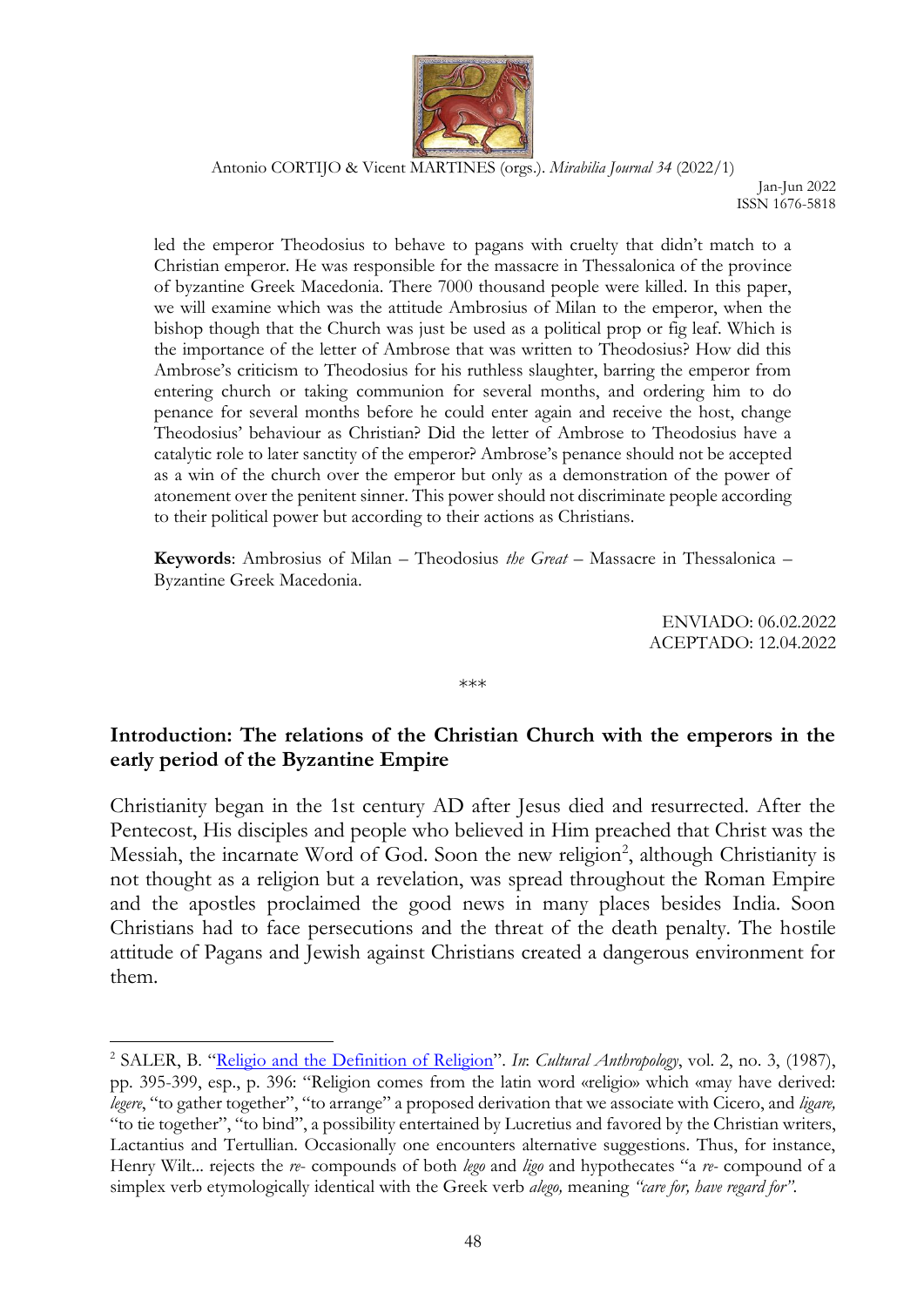

Jan-Jun 2022 ISSN 1676-5818

The first official organized persecution against Christians took place in Nero's reign. The Emperor Nero (54-68 AD) was the first Roman emperor who persecuted Christians<sup>3</sup>. The Roman historian Tacitus (56-120 AD) referred that Nero accused the Christians as responsible for the *Great Fire of Rome* in 64 AD, although he was not a witness to the events<sup>4</sup>.

However, Christians were not condemned to death as responsible for the fire in Rome, but they were though that they hated all people who were not Christians:

ergo abolendo rumori Nero subdidit reos et quaesitissimis poenis adfecit quos per flagitia invisos vulgus Christianos appellabat. auctor nominis eius Christus Tiberio imperitante per procuratorem Pontium Pilatum supplicio adfectus erat; repressaque in praesens exitiabilis superstitio rursum erumpebat, non modo per Iudaeam, originem eius mali, sed per urbem etiam quo cuncta undique atrocia aut pudenda confluunt celebranturque. igitur primum correpti qui fatebantur, deinde indicio eorum multitudo ingenshaud proinde in crimine incendii quam odio humani generis convicti sunt<sup>5</sup>.

In the reign of Domitian (81-96 AD) there was another persecution against Christians according to the writings of Eusebius of Caesarea<sup>6</sup>: «finally became a successor of Nero in his hatred and enmity toward God. He was in fact the second emperor that stirred up a persecution against us, although his father Vespasian had undertaken nothing prejudicial to us»<sup>7</sup>.

Later, the emperor Trajan (98–117 AD) did not perpetuate persecution on the scale of Nero and Domitian, he was responsible of the execution of many Christian leaders including Ignatius, Bishop of Antioch, and Simeon, Bishop of Jerusalem. Of course, many other emperors after Trajan were responsible for the execution of many

<sup>3</sup> CORNELIUS TACITUS. *[Annales,](http://www.perseus.tufts.edu/hopper/text?doc=Tac.+Ann.+15.44&redirect=true)* 15: 44.

<sup>4</sup> CORNELIUS TACITUS. *[Annales,](http://www.perseus.tufts.edu/hopper/text?doc=Tac.+Ann.+15.44&redirect=true)* 15: 44.

<sup>5</sup> CORNELIUS TACITUS. *[Annales,](http://www.perseus.tufts.edu/hopper/text?doc=Tac.+Ann.+15.44&redirect=true)* 15: 44, transl. from latin to english by W. J. Brodribb, ed. M. Hadas, The Modern library, 1942: «Accordingly, an arrest was first made of all who pleaded guilty; then, upon their information, an immense multitude was convicted, not so much of the crime of firing the city, as of hatred against mankind. Mockery of every sort was added to their deaths. Covered with the skins of beasts, they were torn by dogs and perished, or were nailed to crosses, or were doomed to the flames and burnt, to serve as a nightly illumination, when daylight had expired».

<sup>&</sup>lt;sup>6</sup> EUSEBIUS OF CAESAREA. *Church History*, 3.17<sup>5-7</sup>. BARDY, G. "Eusèbe de Césarée. Histoire ecclésiastique". *In*: *Sources Chrétiennes 31*, (Paris: Éditions du Cerf, 1952) (=PG 20, 250BC-252A).

<sup>&</sup>lt;sup>7</sup> EUSEBIUS OF CAESAREA, *Church History*, 3.17<sup>5-7</sup>, Transl. from ancient greek to english by A. C. McGiffert, *From Nicene and Post-Nicene Fathers*, Second Series, Vol. 1, edited by P. Schaff and H. Wace. Buffalo, NY: Christian Literature Publishing Co., 1890, revised and edited for New Advent by Kevin Knight.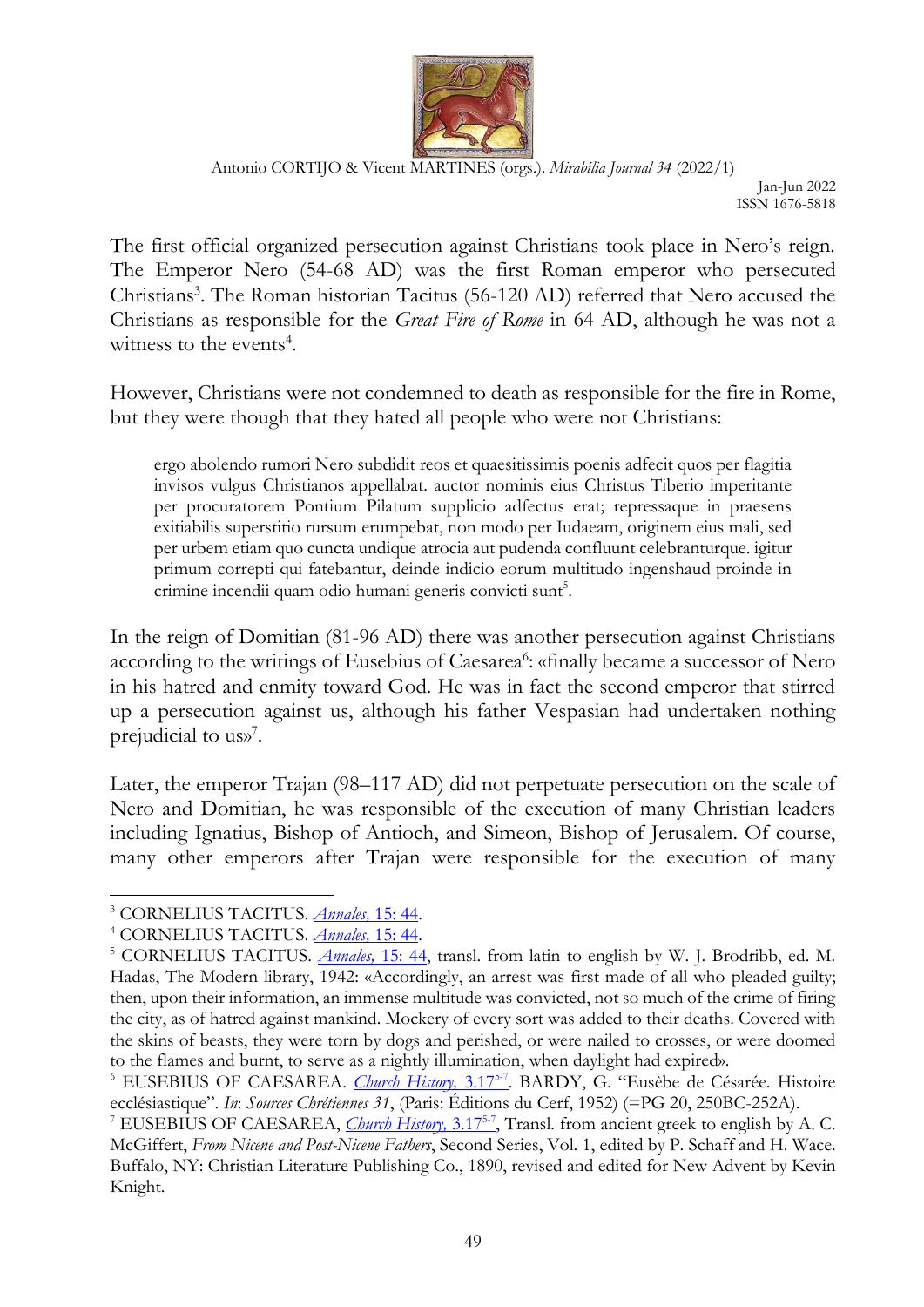

Jan-Jun 2022 ISSN 1676-5818

Christians. The latter had denied worshipping pagan gods and sacrificed into idols and they were accused for high treason against the imperial sovereign «crimen laesae majestatis imperatorum»<sup>8</sup> . This was a serious accusation, as the worship of the emperor was recommended in the unity of the empire, not only at the political level but also in religious<sup>9</sup>.

The worst Empire – wide expanded persecution took place in the years of Decius' (249- 251 AD) and Diocletian's reign (284–305AD), who organized and led *the Great Persecution* to destroy and vanish Christianity. Eusebius of Caesarea underlines that Decius felt hate for the previous Emperor, Philips who was Christian<sup>10</sup>. The result of this hatred was that on 3 January 250 he issued the edict<sup>11</sup> against Christians and this was the cause of the beginning of their persecution<sup>12</sup>.

On the other side, during the reign of Diocletian, there was the worst persecution against Christians. It could be said that there was the final struggle between paganism and Christianity. The first of Diocletian's edicts against Christianity was published on 24th February 303<sup>13</sup>. It prohibited all Christian to assemble for worship and commanded the destruction of churches, liturgical books, and the books of Holy Scripture<sup>14</sup>.

Additionally, two further edicts were ordered and announced clergy to be arrested unless they converted into paganism, and they should sacrifice to pagan deities<sup>15</sup>.

<sup>8</sup> BASILEIOS STEFANIDES*. Church History*, (Athens, 1998), p. 131-133.

<sup>9</sup> *Ibidem*.

<sup>10</sup> EUSEBIUS OF CAESAREA. *Church History,* 6, 39.1; BARDY, G. "Eusèbe de Césarée. Histoire ecclésiastique". *In*: *Sources Chrétiennes 31*, Paris: Éditions du Cerf, 1955 (=PG 20, 600B).

<sup>&</sup>lt;sup>11</sup> See WORBOYS, K. *Emperor Decius' 249 CE edict commanding sacrifice to the gods*. Sydney: Macquarie University, 2019.

<sup>12</sup> FREND, W. H. C. *The Rise of Christianity*. Philadelphia: Fortress Press, 1984, p. 319.

<sup>13</sup> EUSEBIUS OF CAESAREA. *Church History,* 8.2, 1-3, BARDY, G. "Eusèbe de Césarée. Histoire ecclésiastique". *In*: *Sources Chrétiennes 31*, Paris: Éditions du Cerf, 1955 (=PG 20, 758DΑ-760Α): «It was the nineteenth year of Diocletian's reign [AD 303] and the month Dystrus, called March by the Romans, and the festival of the Saviour's Passion was approaching, when an imperial decree was published everywhere, ordering the churches to be razed to the ground and the Scriptures destroyed by fire, and giving notice that those in places of honour would lose their places, and domestic staff, if they continued to profess Christianity, would be deprived of their liberty. Such was the first edict against us. Soon afterwards other decrees arrived in rapid succession, ordering that the presidents of the churches in every place should all be first committed to prison and then coerced by every possible means into offering sacrifice» (transl. by G. A. Williamson. Penguin Classics, 1989).

<sup>14</sup> *Ibidem*.

<sup>15</sup> *Ibidem*.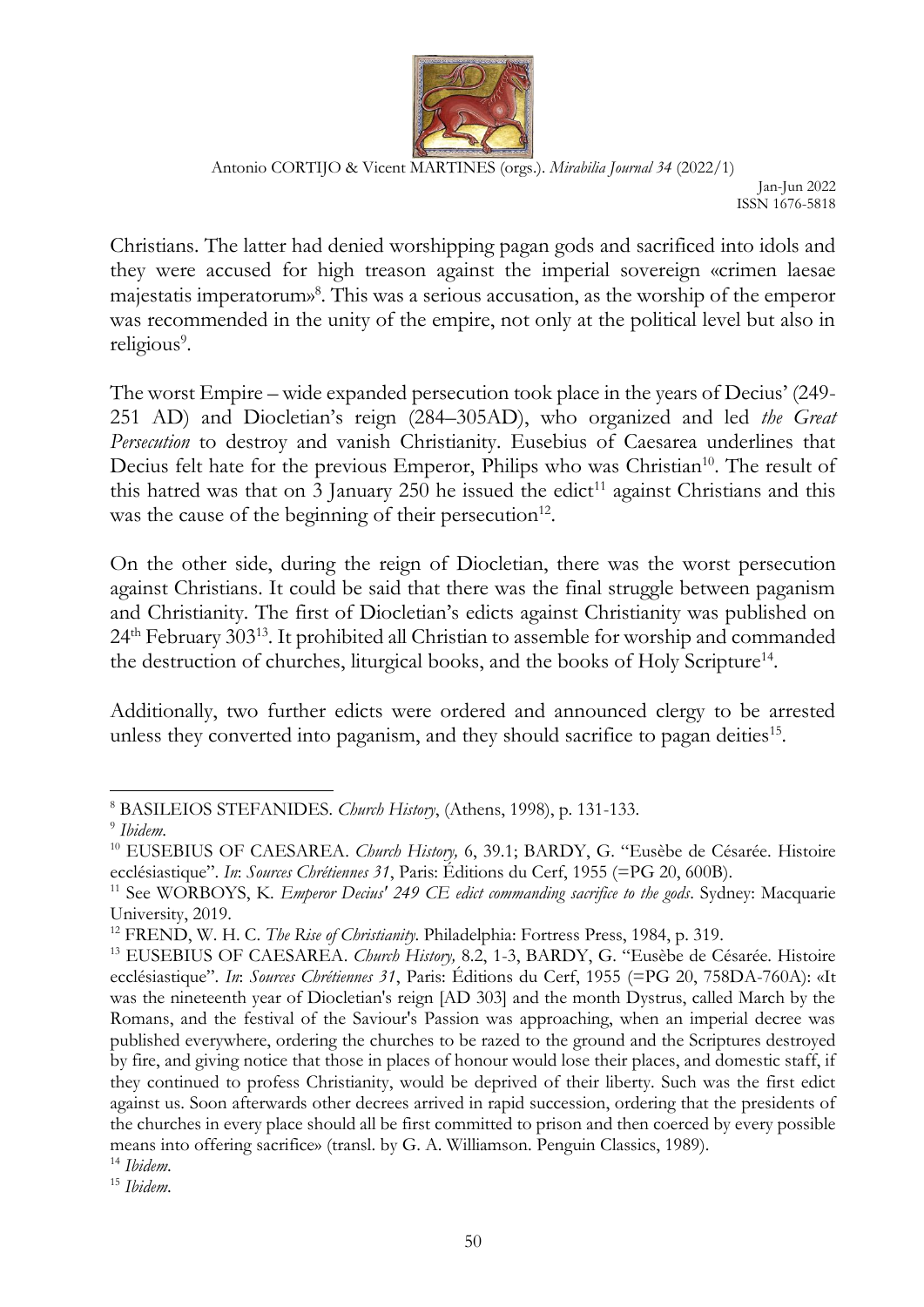

Jan-Jun 2022 ISSN 1676-5818

Persecutions against Christians were ended by Galerius in 311 with the Edict of Serdica, also called Edict of Toleration<sup>16</sup>. Galerius' edict granted Christians the right to practice their religion without causing any troubles «Ut denuo sint Chrsitiani et conventicula sua componant, ita ut ne quid contra disciplinam agant» but did not restore any property to the $m^{17}$ .

The official end of any persecution against Christians took place in 313 with the Edict of Milan<sup>18</sup> which was signed by Licinius and Constantine *the Great*. On the contrary, the Edict of Milan consisted of many clauses which stated that all confiscated churches would be returned as well as other provisions for previously persecuted Christians<sup>19</sup>. Neither Constantine nor Licinius proclaimed Christianity as official religion<sup>20</sup>.

Finally, under Constantine's *the Great* authority, Christianity was made legal in the whole Roman Empire. The Empire adopted Christian ethic into its legislation. Church Fathers developed their theology against heretics. Ecumenical Councils sealed the orthodox dogmatic theology of the Church against any heresy. By this way, in 4th century during the reign of Theodosius *the Great*, Christianity was proclaimed the official church and the established religion of the Roman Empire.

# **I. A synoptic presentation of the political and historical environment of the period of Theodosius the Great and of Ambrosius of Milan**

Theodosius I (345-392 AD) or the «Great» was the last Emperor who governed the whole Roman Empire, both the East and West. Theodosius was a very good- looking man, but his health was fragile, and this had results to his character. He very often became nervous and angry<sup>21</sup>. Despite his stability on Christianity and Christian Church, he used the Gentiles as official public officers of his Empire.

<sup>16</sup> EUSEBIUS OF CAESAREA. *The History of the Church,* 8, 17.6-10; BARDY, G. "Eusèbe de Césarée. Histoire ecclésiastique". *In*: *Sources Chrétiennes 31*, Paris: Éditions du Cerf, 1955 (=PG 20, 792AB).

<sup>&</sup>lt;sup>17</sup> LACTANTIUS. *De mortibus persecutorum*, 24, PG 7, 233-234; ARTEMI, Eirini. "Emperor [Constantine and the theology of Christianity from on](https://revistas.ucm.es/index.php/DMAE/article/view/75737/4564456556892) his autocracy to the Second Ecumenical [Council](https://revistas.ucm.es/index.php/DMAE/article/view/75737/4564456556892)". *In*: *De Medio Aevo*, vol. 6, 2 (2014), pp. 139-150, esp. p. 140.

<sup>18</sup> *Ibidem*.

<sup>19</sup> EUSEBIUS OF CAESAREA. *Church History,* 10, 5.2-14; BARDY, G. "Eusèbe de Césarée. Histoire ecclésiastique". *In*: *Sources Chrétiennes 31*, Paris: Éditions du Cerf, 1955 (=PG 20, 880-881); LACTANTIUS. *De mortibus persecutorum* 28, PG 7, 239-240.

<sup>&</sup>lt;sup>20</sup> ARTEMI, Eirini. "Emperor Constantine and the theology of Christianity from on his autocracy to [the Second Ecumenical Council](https://revistas.ucm.es/index.php/DMAE/article/view/75737/4564456556892)". *In*: *De Medio Aevo*, vol. 6, 2 (2014), pp. 139-150, esp. p. 140-141.

<sup>&</sup>lt;sup>21</sup> AIKATERINI, Christophilopoulou. *Byzantine History*, I, 324-610AD (Thessaloniki: publ. Vanias, 1996), p. 167 (in greek).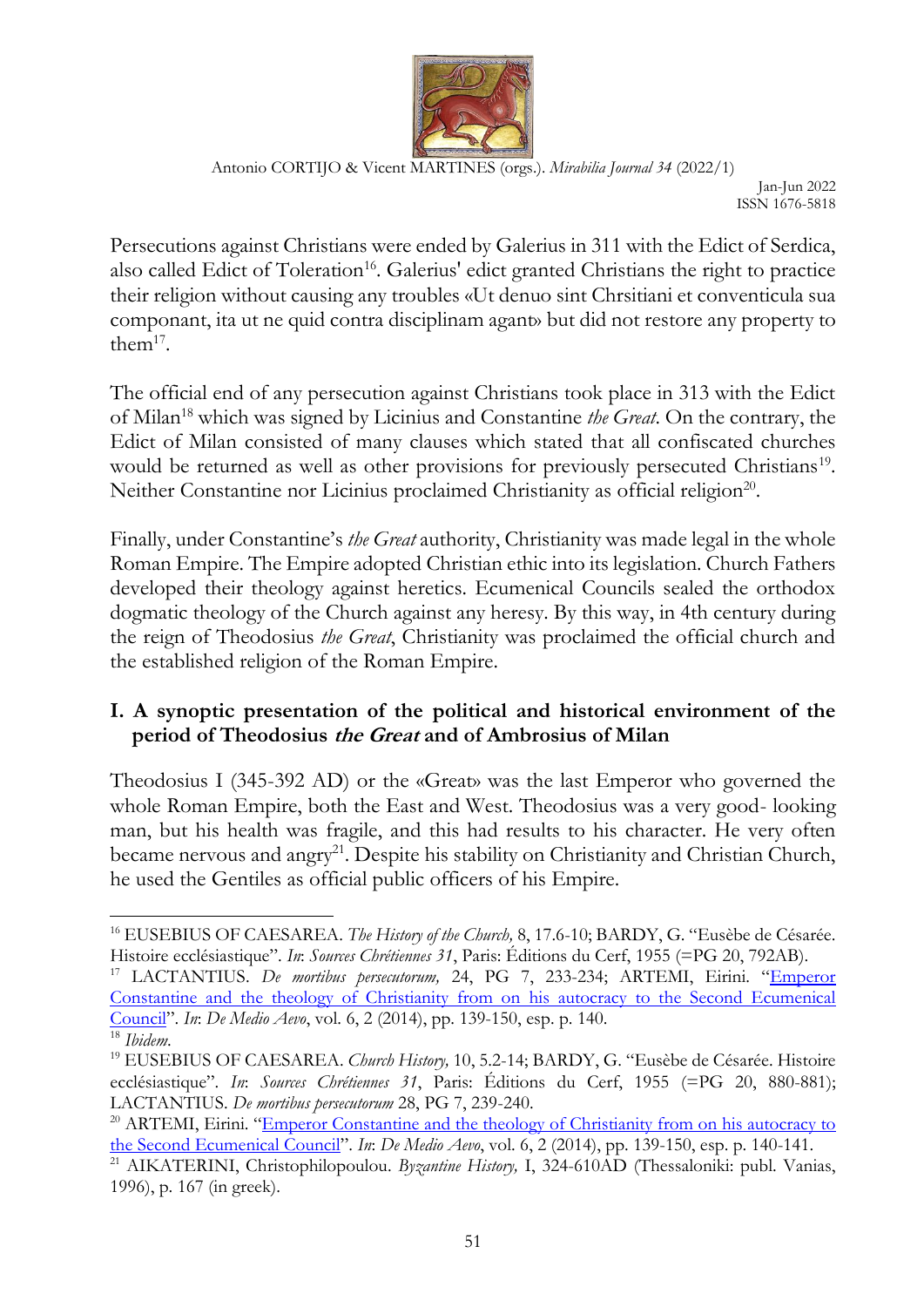

Jan-Jun 2022 ISSN 1676-5818

During the reign of Theodosius there was an incredible acceleration the Christianization of the Roman Empire. The emperor officially enforced Orthodox Christianity. He managed great achievements in his military missions when the frontiers of the Byzantine Empire were threatened by the wars of the Migration Period<sup>22</sup>. He tried to avoid the wars which he was not obliged to do. He pursued unremittingly a policy and tactic of conciliation and friendship with Goths. Finally, in two successive destructive civil wars, he defeated two rival emperors<sup>23</sup>.

In his reign, the Byzantine Empire and the Christian Church flourished. Many important Church Fathers were contemporaries to the emperor as the great Ambrose, Augustine of Hippo, Gregory Nazianzen, Gregory Nyssa, and many others. These Fathers had friendly relations with the emperor. In his day the Church obtained a power quite equal to the political one. A bishop had more influence and more than a senator and a general.

The fact that the Christian church had become powerful and was under the protection of the Byzantine Emperor, it had as a result many people, poor, wealthy, well-educated, uneducated, to dedicate them into Church and to choose the monastic life<sup>24</sup>. Also, Theodosius assembled a general council of one hundred and fifty bishops, the Ecumenical Council in Constantinople<sup>25</sup>, which condemned the heresies of Eunomius<sup>26</sup>, Marcellus of Ancyra<sup>27</sup>, Macedonius<sup>28</sup>.

In this environment, Ambrosius of Milan became bishop of Milan in 374. He was only a catechumen when the citizens drafted him to become the leader of the Milan Church in 374 AD. For this reason and because that he was humble and modest, he considered himself unworthy, and tried to refuse. The emperor Valentinian *the Elder* (364-375)

<sup>&</sup>lt;sup>22</sup> HALSALL, G. *Barbarian Migrations and the Roman West, 376-568*. Cambridge: Cambridge University Press, 2007.

<sup>23</sup> ΑIKATERINI, Christophilopoulou. *Byzantine History,* I, 324-610AD, (Thessaloniki: publ. Vanias, 1996), p. 169-174 (in greek).

<sup>&</sup>lt;sup>24</sup> AIKATERINI, Christophilopoulou. *Byzantine History*, I, 324-610AD, (Thessaloniki: publ. Vanias, 1996), p. 174 (in greek).

<sup>&</sup>lt;sup>25</sup> Cf. ARTEMI, Eirini. "Emperor Constantine and the theology of Christianity from on his autocracy [to the Second Ecumenical Council](https://revistas.ucm.es/index.php/DMAE/article/view/75737/4564456556892)". *In*: *De Medio Aevo*, vol. 6, 2 (2014), pp. 139-150.

<sup>26</sup> Cf. VAGGIONE, R. P. *Eunomius of Cyzicus and the Nicene Revolution*. New York: Oxford University Press, 2000.

<sup>27</sup> Cf. ARTEMI, Eirini. ["Τhe 'Logos' in the teaching of Marcellus of Ancyra and Sabellius"](http://vb.vpba.edu.ua/public/pdf/7_8.pdf). *In*: *Volynskyi Blahovisnyk,* № 7, (2019), pp. 99-121.

<sup>&</sup>lt;sup>28</sup> Cf. ARTEMI, Eirini. "The divine personhood of the Holy Spirit in the teaching of Gregory [Nazianzen](https://czasopisma.kul.pl/vp/article/view/3341)". *In*: *Vox Patrum*, 68, (2018) pp. 179-192.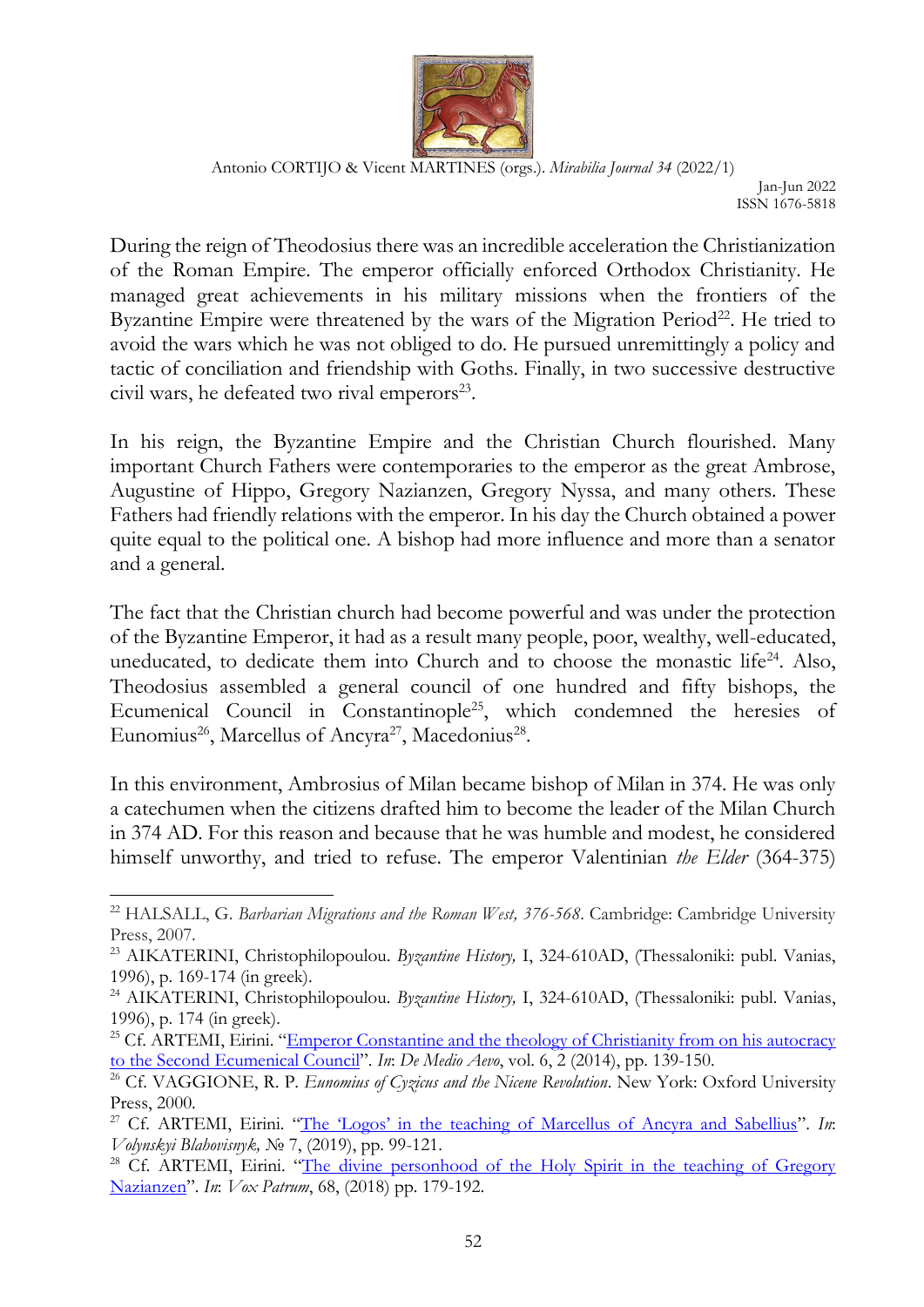

Jan-Jun 2022 ISSN 1676-5818

insisted on Ambrosius' becoming bishop of Milan. Soon he was baptized from an Orthodox priest and, passing through all the ranks of the Church clergy in just seven days. On 7<sup>th</sup> December 374, he was consecrated Bishop of Milan or Mediolanum<sup>29</sup>.

He studied theology under Simplician, a wise presbyter of Rome. Then, he shared his money and all his property to poor people and arranged everything about his family. When he felt free from his duties and needs, he dedicated himself into the service of His Church<sup>30</sup>.

Ambrosius followed the decisions of the First Ecumenical Council and was influenced by Athanasius' *the Great* theology. He fought Arianism and His followers and supporters. His preaching of Saint Ambrose in defense of Orthodoxy managed the show the inaccuracies of Arian and Eunomian theology for one more time<sup>31</sup>. As a bishop, following the steps of Athanasius *the Great* and Basilius of Caesarea, he actively participated not only in religious problems but in civil matters too<sup>32</sup>.

These two dynamic personalities, Ambrosius the bishop of Milan and Theodosius I, *the Great* had interacted over the dignity of human life, as we will develop in the other paragraphs. Ambrosius, the bishop of Milan rebuked the emperor Theodosius I, *the Great* because of the massacre in Thessalonica in 390AD.

In 390, in the city of Thessalonica, a mob of citizens rebelled and lynched Butheric, the garrison commander of Thessalonica. The cause was a terrible disagreement about the imprisonment and the murder of a charioteer. Especially, Butherich or Botheric was a Gothic *magister militum* – «Master of Soldiers» in the Emperor Theodosius' army. He gave the order that a popular charioteer to be arrested. The accusation against this charioteer was pederasty.

<sup>29</sup> BARNES, TIMOTHY D. "The Election of Ambrose of Milan". *In*: LEEMANS, Johan; NUFFELEN, Peter Van; KEOUGH, Shawn W. J.; NICOLAYE, Carla (eds.). *Episcopal Elections in Late Antiquity*. Walter de Gruyter, 2011; W. H. C. FREND. *The Rise of Christianity*. Philadelphia: Fortress Press, 1984, p. 645, n. 10 for references; RUSCH, W. G. *The Later Christian Fathers*. London: Duckworth, 1977, p. 48. Cf. SAINT-LAURENT, G. E. "St. Ambrose of Milan and the Eastern Fathers". *In*: *Diakonia*, Vol. 15.1 (1980), pp. 23-31.

<sup>30</sup> RUSCH, W. G. *The Later Christian Fathers*. London: Duckworth, 1977, p. 48-52.

<sup>31</sup> WILLIAMS, D. H. *Ambrose of Milan and the end of the Nicene-Arian conflicts*. Oxford, 1995, pp. 38, 53ff.

<sup>32</sup> DI BERNARDINO, Angelico (ed). *Patrology*: *The Golden Age of Latin Patristic Literature. From the Council of Nicea to the Council of Chalcedon*, vol. 4. Westminster, Maryland: Christian Classics Inc., 1991, p. 145-147.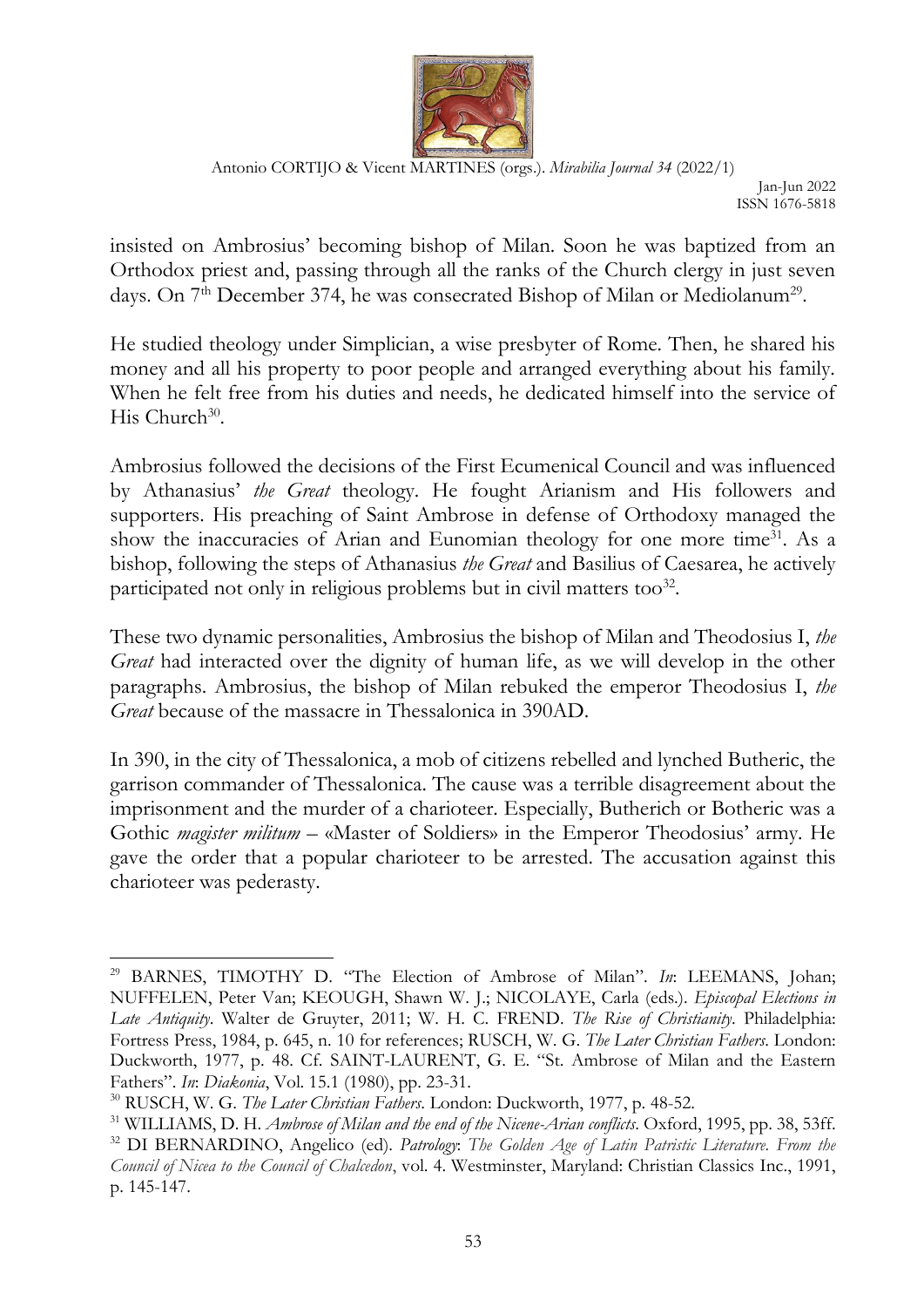

Jan-Jun 2022 ISSN 1676-5818

He seduced and tried to have sex with a servant of the emperor or even the *magister militum* himself. The charioteer was put in jail, but the citizens of Thessaloniki demanded to be released, considering him necessary to the celebration of the contest. As their demand was not attended to, they rebelled and finally killed Buthericus<sup>33</sup>.

Theodosius decided to punish many people of Thessalonica to show his wrath with a clear way. This decision was made up in the Emperor under the pressure of the new governor of Thessalonica. This is the opinion that G. T. Kollias adopts after very detailed research in the historical sources. So, the massacre of those people was not based only on the decision of Emperor because of his wrath. It had to do with political causes and how the Emperor would satisfy his allies Goths<sup>34</sup>.

So, in April 390, when the citizens of Thessalonica had gathered in the circus of their town, the emperor's troops were let loose to kill innocent people. The slaughter was frightful; 7.000 men, women, and children, rich and poor, guilty of the murder of Goth and innocent people were massacred in three hours<sup>35</sup>.

On the other hand, the chronographer Ioannis Malalas had a different opinion about the causes of massacre<sup>36</sup>. He believed that the uprising to the popular indignation caused by the presence in the city of imperial troops with the emperor. The soldiers of the troops became rude and making troubles to Thessalonica. These soldiers provoked public sentiment with their violent and arrogant behavior. The imprisonment of the driver -based on a recent decree of Theodosius against homosexuals- apparently gave rise to the bloody incidents.

Also, Theophanes the Confessor supported the opinion that the city revolted because of the brutality of the military, the seizure of the goods of the citizens and to the arrest of the driver was just the simple reason and not the real cause<sup>37</sup>.

<sup>&</sup>lt;sup>33</sup> SALAMINIUS, Hermias Sozomenos. *Church History*, 7, 25. BIDEZ, J. and HANSEN, G. C. *Sozomenus. Kirchengeschichte* [Die griechischen christlichen Schriftsteller 50. Berlin: Akademie Verlag, 1960]: 1-408 (=PG 67, 1496ΑΒ). THEODORETUS OF CYRRUS. *Church History*, 5, 17, PG 82, 1232A-C. NICEPHOROS KALLISTOS, *Church History*, PG 146, 88AB.

<sup>34</sup> KOLLIAS, George T. *The probyzantine Thessalonica and the rebellion of 390*. Athens, 1935, pp. 26-27.

<sup>35</sup> CURRAN, John. "From Jovian to Theodosius". *In*: CAMERON, A., GARNSEY, P. (eds.). *The Cambridge Ancient History*, XIII: *The Late Empire, A.D. 337–425*. Cambridge, 2007, pp. 78–110, esp. 108. <sup>36</sup> MALALAS, Joannes. *Chronography,* PG 97, 518-520.

<sup>37</sup> THEOPHANIS THE CONFESSOR. *Chronography,* PG 108, 208ΑΒ.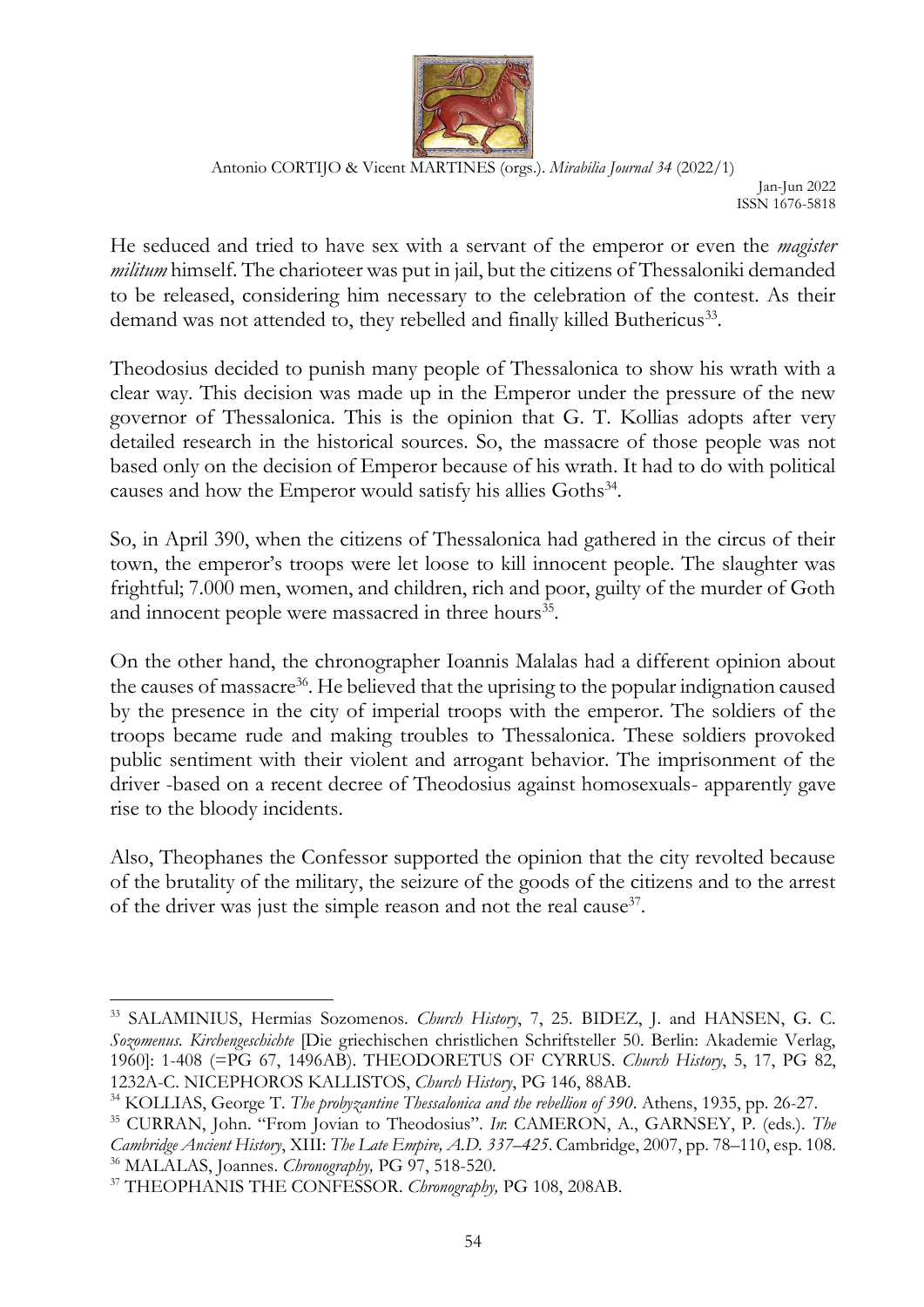

Jan-Jun 2022 ISSN 1676-5818

When the bishop of Milan Ambrosius was informed about this massacre, the killing of too many people, he became too angry with the Emperor. Additionally, he avoided meeting the Emperor when the latter was in Milan. Ambrosius sent an epistle to the Emperor who called to have repentance. Also, the bishop of Milan rejected any demand of the Emperor to enter in the Church, although eight months had passed from this awful event.

Ambrosius clarified to Theodosius that he would not take part in Holy Communion until the emperor would show public penance. During this period of his repentance, the Emperor should put aside his royal garments, don and publicly plead for God's mercy through the Bishop.

# **II. The letter of Ambrosius of Milan and the repentance of the Emperor**

This epistle 51 of St. Ambrosius is very important as an example of the behaviour of a bishop against the emperor himself and generally against any politician who created something awful. In this letter Ambrose explains to the Emperor why he had avoided meeting him on his return to Milan. He advises him with respectful and most affectionate, but firm remonstrance, to follow David in repentance as he had followed him in crime and tells him that in a vision of the bishop, God Himself had forbidden him to offer the Sacrifice of the Eucharist in his behalf while he remained impenitent. The Letter is quite important. It should «be regarded as a model of dignified remonstrance, well befitting an eminent prelate addressing a great earthly Sovereign»<sup>38</sup>.

Ambrosius starts the letter with compliments to the Emperor. He tries to remind Theodosius of their friendship. By this way the bishop tries to succeed the best and the calmest attitude of the Emperor to him. He knows very well that his life is in the Emperor's hand. Despite this, Ambrosius chooses to speak against the Emperor and to condemn his actions about the massacre. He prefers serving the divine orders and truth than telling lies and forgetting that Theodosius was responsible of the death 7000 people or according to other historians of the death of 15.000 people.

Ambrosius tries with a strict way but at the same time with a way which reveals the love and the care of the bishop to a faithful, to explain the mistakes of the Emperor to his highness in order making him to have repentance. He doesn't want to humiliate the Emperor because of his action; for this reason he writes: « his vehemence of yours I have preferred secretly to commend to your consideration, rather than run the risk of

<sup>38</sup> AMBROSIUS OF MILAN. *[Epistle 51](http://www.tertullian.org/fathers/ambrose_letters_06_letters51_60.htm#Letter51)*.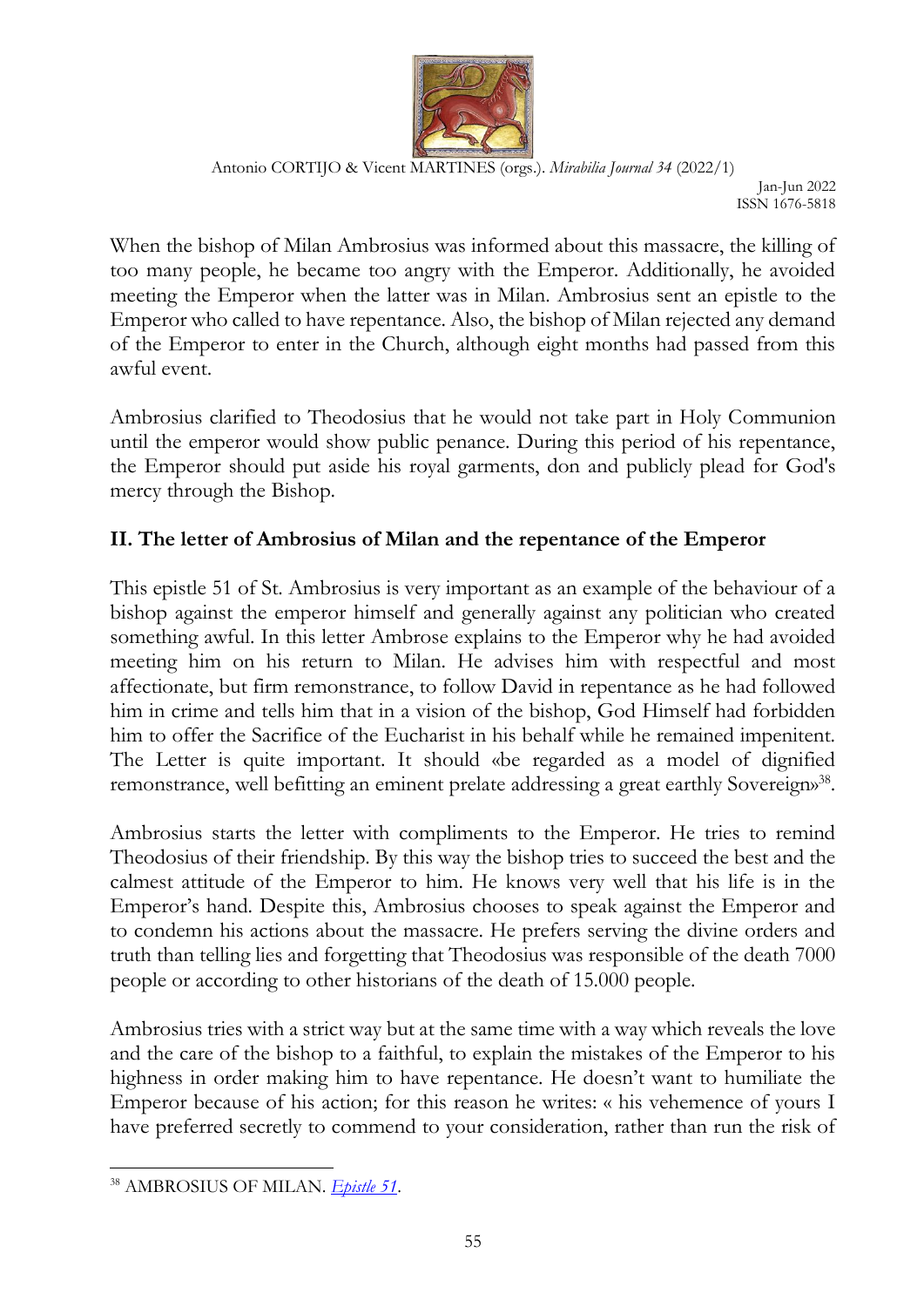

Jan-Jun 2022 ISSN 1676-5818

rousing it publicly by my acts, And so I have preferred to be lacking somewhat in duty rather than in humility, and that others should complain of my want of priestly authority, rather than that you should find any want of respect in me, who am so devoted to you; and this in order that you may restrain your emotions, and have full power of choosing what counsel to follow. I alleged as my reason, bodily sickness, which was in fact severe, and not to be mitigated but by more gentle treatment; still I would rather have died than not have waited two or three days for your arrival. But I could not do so»<sup>39</sup>.

Generally, in this epistle Ambrosius shows to the later bishops and priests how they should separate the friendship of a powerful political man or a wealthy man with their duty to criticize a sinful work. The letter of Ambrosius to Theodosius has as goal to inspire to the Emperor the necessity of his repentance. This spontaneous repentance would appear as very important attitude of the Emperor.

The thing that should be underlined is that the Bishop doesn't advice the Emperor how the latter should have repentance. He believes that the Emperor could find the best way for his repentance. Finally, it is completely amazing that Ambrosius doesn't remind the Emperor of the punishment that the church laws support. The significant for him is to have repentance instead of remembering the divine laws about any sin big or little which can disappoint him and to become the cause of avoiding the repentance and confession.

# **Conclusions**

In Byzantine history there are a lot of reasons which have been assigned for some roman emperors' hatred of Christianity, «some seeing in it an evidence of innate cruelty, others a desire to be avenged on the friends of his predecessor; but there can be little doubt that the main motives for his hostility were political, conceived not in the form of fanaticism but in purposes of political expediency»<sup>40</sup>.

Christianity is the religion of forgiveness and real love for all people. If anyone wants to be part in Christianity, he will be obliged to put into practice the orders of Christianity, to struggle against any sin that was done because of the pride and wrath of people. In the teaching of Christ people are not punished by God because of a theodicy.

<sup>39</sup> AMBROSIUS OF MILAN. *[Epistle 51,](http://www.tertullian.org/fathers/ambrose_letters_06_letters51_60.htm#Letter51)* 5.

<sup>40</sup> HEALY, Patrick. "[Decius](http://www.newadvent.org/cathen/04666a.htm)". *In*: *The Catholic Encyclopedia* Vol. 4. New York: Robert Appleton Company, 1908.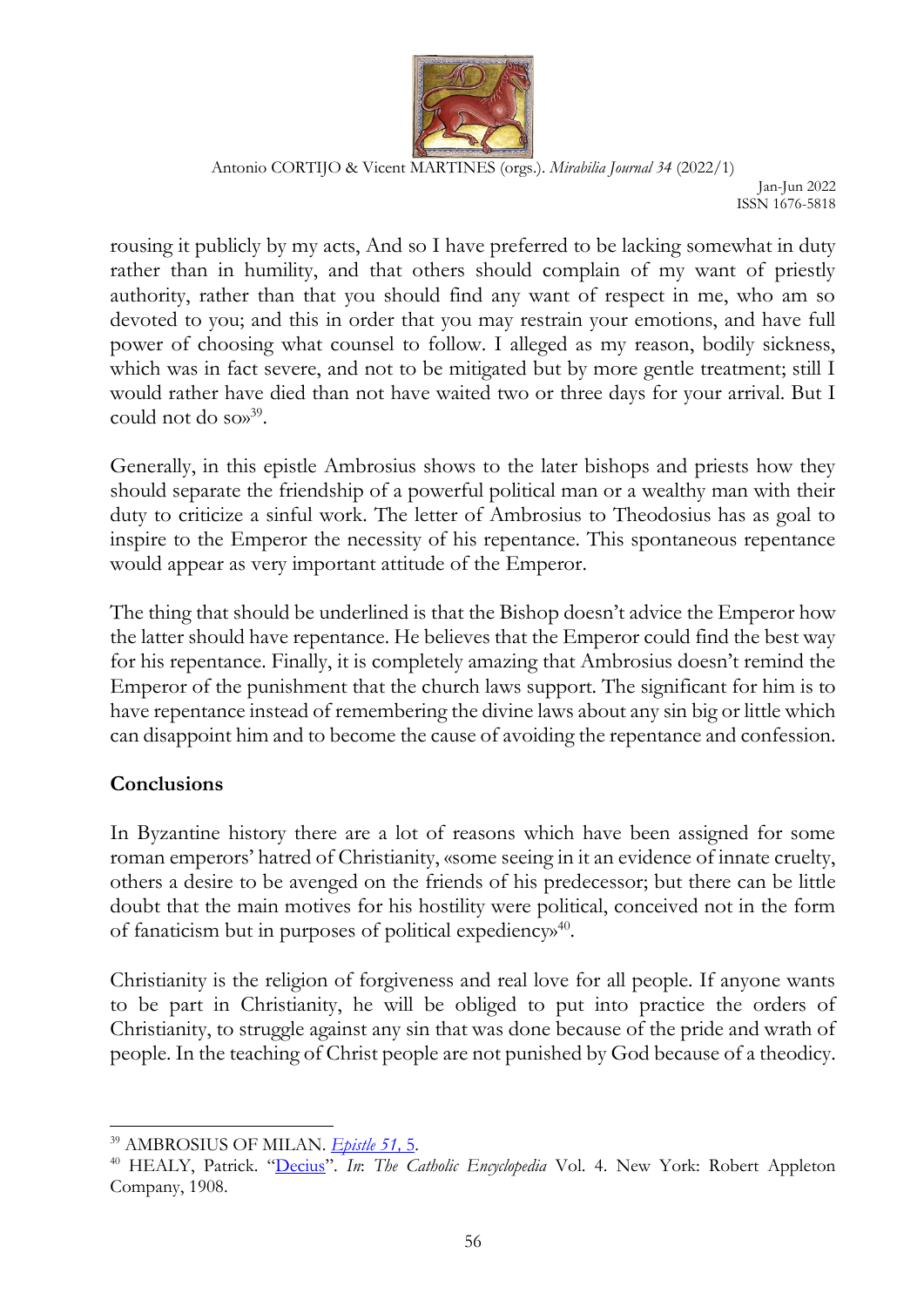

Jan-Jun 2022 ISSN 1676-5818

God waits our repentance as he did with the prodigal son. Jesus wants all people to be saved.

Ambrosius shows with his behaviour how a spiritual father must behave against any authority of a country. He shows to the Emperor that he must convert his heart back to God; he must change his inner world; he must repent. The Emperor's act of doing penance, which is an external behaviour, flows from the true repentance of the Emperor. Only this, it is going to bring inner peace and calmness to Theodosius and to lead him to sanctification with the grace of God.

In the end, we would like to underline that the real repentance and confession can forgive all the sins and can give the believer the key to Paradise which is a gift of the grace of God.

\*\*\*

### **Fonts**

- BIBLE, translation into English, [New King James Version.](https://www.biblegateway.com/versions/New-King-James-Version-NKJV-Bible)
- AMBROSIUS OF MILAN. *[Epistle 51](http://www.tertullian.org/fathers/ambrose_letters_06_letters51_60.htm#Letter51)*.
- EUSEBIUS OF CAESAREA. *[Church History](http://www.newadvent.org/fathers/250103.htm)*, 3.175-7; BARDY, G. "Eusèbe de Césarée. Histoire ecclésiastique". *In*: *Sources Chrétiennes 31*, Paris: Éditions du Cerf, 1955.
- EUSEBIUS OF CAESAREA. *[Church History](http://www.newadvent.org/fathers/250103.htm)*, 3.175-7, Transl. from ancient greek to english by A. C. McGiffert, From Nicene and Post-Nicene Fathers, Second Series, Vol. 1, edited by P. Schaff and H. Wace. Buffalo, NY: Christian Literature Publishing Co., 1890), revised and edited for New Advent by Kevin Knight.

JOANNES MALALAS. *Chronography*, PG 97, 65-717.

HERMIAS SOZOMENOS SALAMINIUS, *Church History*, Bidez and G.C. Hansen, Sozomenus. Kirchengeschichte [Die griechischen christlichen Schriftsteller 50. Berlin: Akademie Verlag, 1960]: 1-408

LACTANTIUS, De mortibus persecutorum, PL 7, 190-273

NICEPHOROS KALLISTOS, *Church History*, PG 146, 9-1274

CORNELIUS TACITUS. *[Annales](http://www.perseus.tufts.edu/hopper/text?doc=Tac.+Ann.+15.44&redirect=true)*, 15: 44, transl. from latin to english by W. J. Brodribb, ed. M. Hadas, The Modern library, 1942.

THEODORETUS OF CYRRUS, *Church History*, PG 82, 879- 1278.

THEOPHANIS THE CONFESSOR, *Chronography*, PG 108, 63-1008

### **Bibliograpy**

ARTEMI, Eirini. ["Τhe 'Logos' in the teaching of Marcellus of Ancyra and Sabellius"](http://vb.vpba.edu.ua/public/pdf/7_8.pdf). *In*: *Volynskyi Blahovisnyk,* № 7, (2019), pp. 99-121.